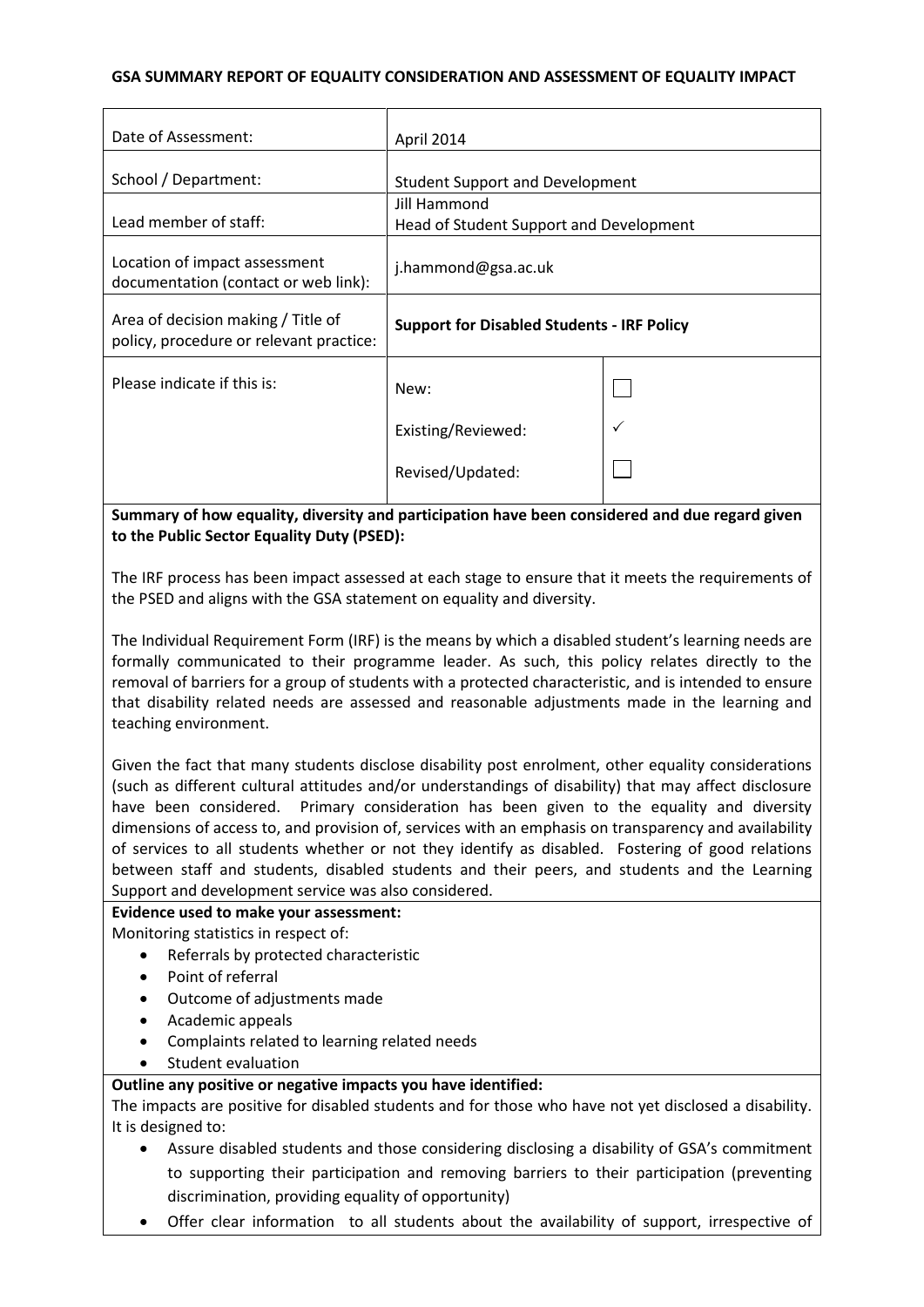whether they already have evidence of a disability (providing equality of opportunity)

- Set out transparently the purposes and processes that support the IRF system
- Highlight the respective responsibilities of students, Programme Leaders and Student Support within these processes (fostering good relations)

Negative impact was considered with reference to the potential for disabled students being perceived to be treated more favourably than other students. To mitigate against this, the policy defines disability and also invites any student who thinks they may require support in the learning and teaching environment to discuss issues with the Learning Support and Development team. It was also considered important to recognise that students may not share the same cultural understanding and/or awareness of disability related needs, and therefore information and access to support is not dependent on self-identification. The policy and processes also emphasise sensitivity, discretion and confidentiality to mitigate against any student concerns about stigma. **Summary of the actions you have taken or plan to take as a result:**

(Please attach your action plan)

- 1 The learning needs assessment process and the effectiveness of the IRF process will continue to be monitored by the learning support and development service on an annual basis.
- 2 Continue to undertake regular reviews with students to ensure that individual needs are being met.
- 3 Support local monitoring within academic schools and where required resolution of any issues raised.
- 4 Ensure that the GSA complaints procedure is available to students where matters of policy implementation or application are felt to be an issue.

**Summary of what you anticipate will change as a result of your actions and where / when these will be reported and reviewed:**

It is anticipated that the policy will support consistency of practice across programmes and inform the development of inclusive learning and teaching practice for all students.

Issues arising in academic appeals are monitored at institutional level and with academic related assurance and enhancement issues are reported through the academic committee and programme monitoring and review processes.

**State how these changes will contribute to the delivery of GSA's equality outcomes:**

The policy will contribute most significantly to equality outcome 1, which relates to hidden disability and mental health issues. The IRF policy provides a concrete commitment on the part of the GSA to support those students who disclose hidden disabilities or mental health issues.

### **The outcome of your assessment:**

No action – no potential adverse impact Amendments or changes to remove barriers / promote positive impact  $\checkmark$ 

Proceed with awareness of adverse impact